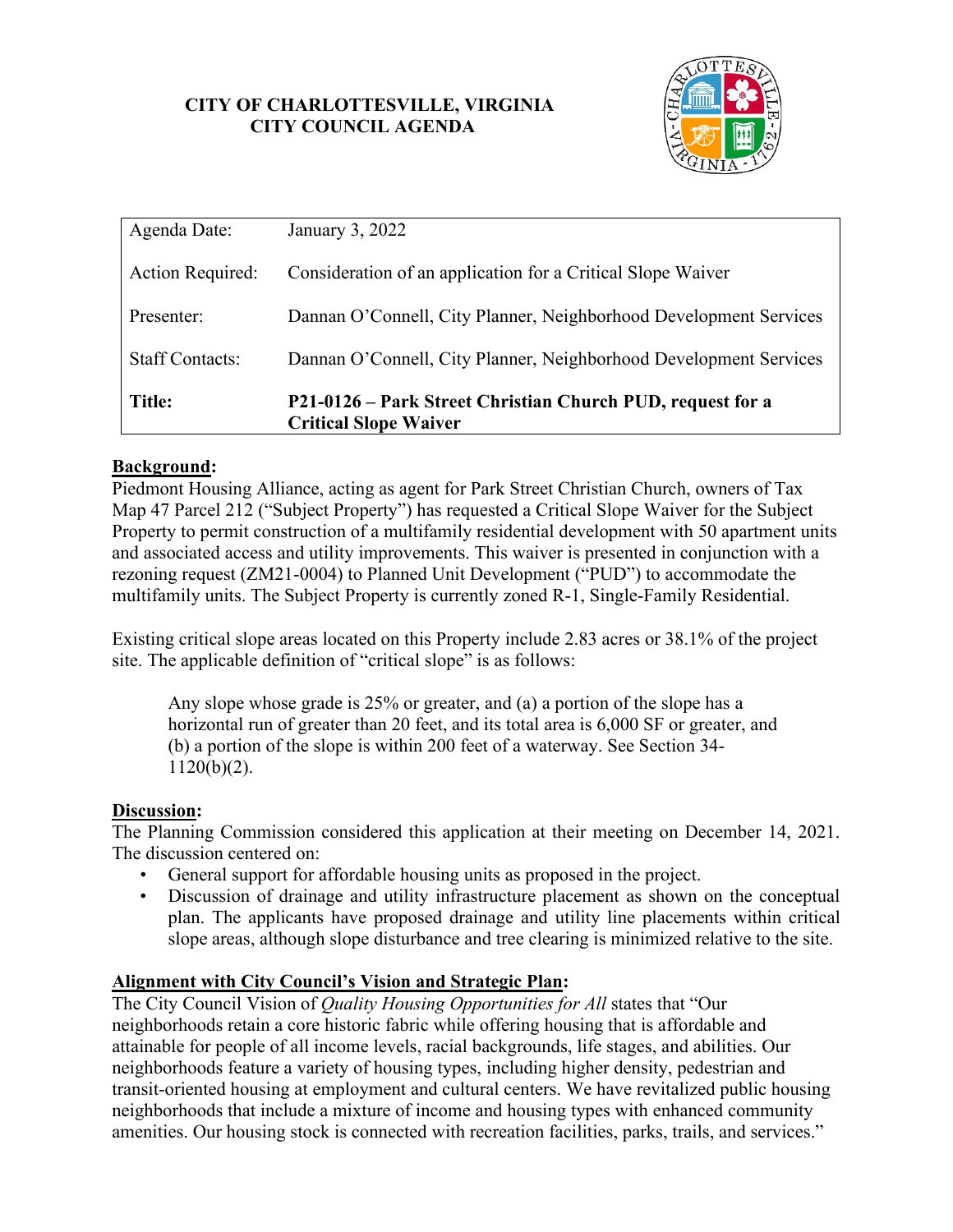The applicant proposes fifty new residential units to be offered exclusively as affordable housing for senior citizens. A public trail easement is included in the proposed proffers to provide pedestrian access through the Subject Property from Park Street and Cutler Lane to the nearby Rivanna Trail.

## **Community Engagement:**

In line with Section 34-1120(b)(6)(b), property owners and occupants within 500-feet of the subject property, as well as neighborhood association leaders, were notified of the Planning Commission's meeting.

The Planning Commission held a joint public hearing with City Council on this matter, along with the associated rezoning request for the property, on December 14, 2021. Several members of the public spoke on the rezoning; however, no specific concerns were noted regarding the Critical Slope Waiver.

### **Budgetary Impact:**

No direct budgetary impact is anticipated as a direct result of this Critical Slope Waiver.

## **Recommendation:**

Staff recommends the application be approved with conditions. The Planning Commission voted 5-0 to recommend the application be approved with conditions as proposed by staff.

## **Alternatives**:

City Council has several alternatives:

(1) by motion, approve the requested Critical Slope Waiver as recommended by the Planning Commission with the following suggested motion;

"I move the adoption of the Resolution included in our agenda materials, granting this Critical Slope Waiver within P21-0126, based on a finding that due to unusual physical conditions, or the existing development of the property, compliance with the City's critical slopes regulations would prohibit or unreasonably restrict the use or development of the property, per Section 34-  $1120(b)(6)(d)(ii)$ ."

- (2) by motion, request changes to the attached resolution, and then approve the Critical Slope Waiver;
- (3) by motion, take action to deny the Critical Slope Waiver;

Or

(4) by motion, defer action on the Critical Slope Waiver.

# **Attachment**:

- A. Proposed Resolution
- B. The staff report and supporting documentation presented to the Planning Commission can be found starting at page 155 at the following link: [https://civicclerk.blob.core.windows.net/stream/CHARLOTTESVILLEVA/06b9b5aa-](https://civicclerk.blob.core.windows.net/stream/CHARLOTTESVILLEVA/06b9b5aa-8d35-4dfb-9491-66f6dd1078ae.pdf?sv=2015-12-11&sr=b&sig=P95LHU%2FHWpyxzhOTGFD54fc85jMCYq%2BtFa%2By4I6%2F2cQ%3D&st=2021-12-21T14%3A41%3A51Z&se=2022-12-21T14%3A46%3A51Z&sp=r&rscc=no-cache&rsct=application%2Fpdf)[8d35-4dfb-9491-66f6dd1078ae.pdf?sv=2015-12-](https://civicclerk.blob.core.windows.net/stream/CHARLOTTESVILLEVA/06b9b5aa-8d35-4dfb-9491-66f6dd1078ae.pdf?sv=2015-12-11&sr=b&sig=P95LHU%2FHWpyxzhOTGFD54fc85jMCYq%2BtFa%2By4I6%2F2cQ%3D&st=2021-12-21T14%3A41%3A51Z&se=2022-12-21T14%3A46%3A51Z&sp=r&rscc=no-cache&rsct=application%2Fpdf) [11&sr=b&sig=P95LHU%2FHWpyxzhOTGFD54fc85jMCYq%2BtFa%2By4I6%2F2cQ](https://civicclerk.blob.core.windows.net/stream/CHARLOTTESVILLEVA/06b9b5aa-8d35-4dfb-9491-66f6dd1078ae.pdf?sv=2015-12-11&sr=b&sig=P95LHU%2FHWpyxzhOTGFD54fc85jMCYq%2BtFa%2By4I6%2F2cQ%3D&st=2021-12-21T14%3A41%3A51Z&se=2022-12-21T14%3A46%3A51Z&sp=r&rscc=no-cache&rsct=application%2Fpdf) [%3D&st=2021-12-21T14%3A41%3A51Z&se=2022-12-](https://civicclerk.blob.core.windows.net/stream/CHARLOTTESVILLEVA/06b9b5aa-8d35-4dfb-9491-66f6dd1078ae.pdf?sv=2015-12-11&sr=b&sig=P95LHU%2FHWpyxzhOTGFD54fc85jMCYq%2BtFa%2By4I6%2F2cQ%3D&st=2021-12-21T14%3A41%3A51Z&se=2022-12-21T14%3A46%3A51Z&sp=r&rscc=no-cache&rsct=application%2Fpdf) [21T14%3A46%3A51Z&sp=r&rscc=no-cache&rsct=application%2Fpdf](https://civicclerk.blob.core.windows.net/stream/CHARLOTTESVILLEVA/06b9b5aa-8d35-4dfb-9491-66f6dd1078ae.pdf?sv=2015-12-11&sr=b&sig=P95LHU%2FHWpyxzhOTGFD54fc85jMCYq%2BtFa%2By4I6%2F2cQ%3D&st=2021-12-21T14%3A41%3A51Z&se=2022-12-21T14%3A46%3A51Z&sp=r&rscc=no-cache&rsct=application%2Fpdf)